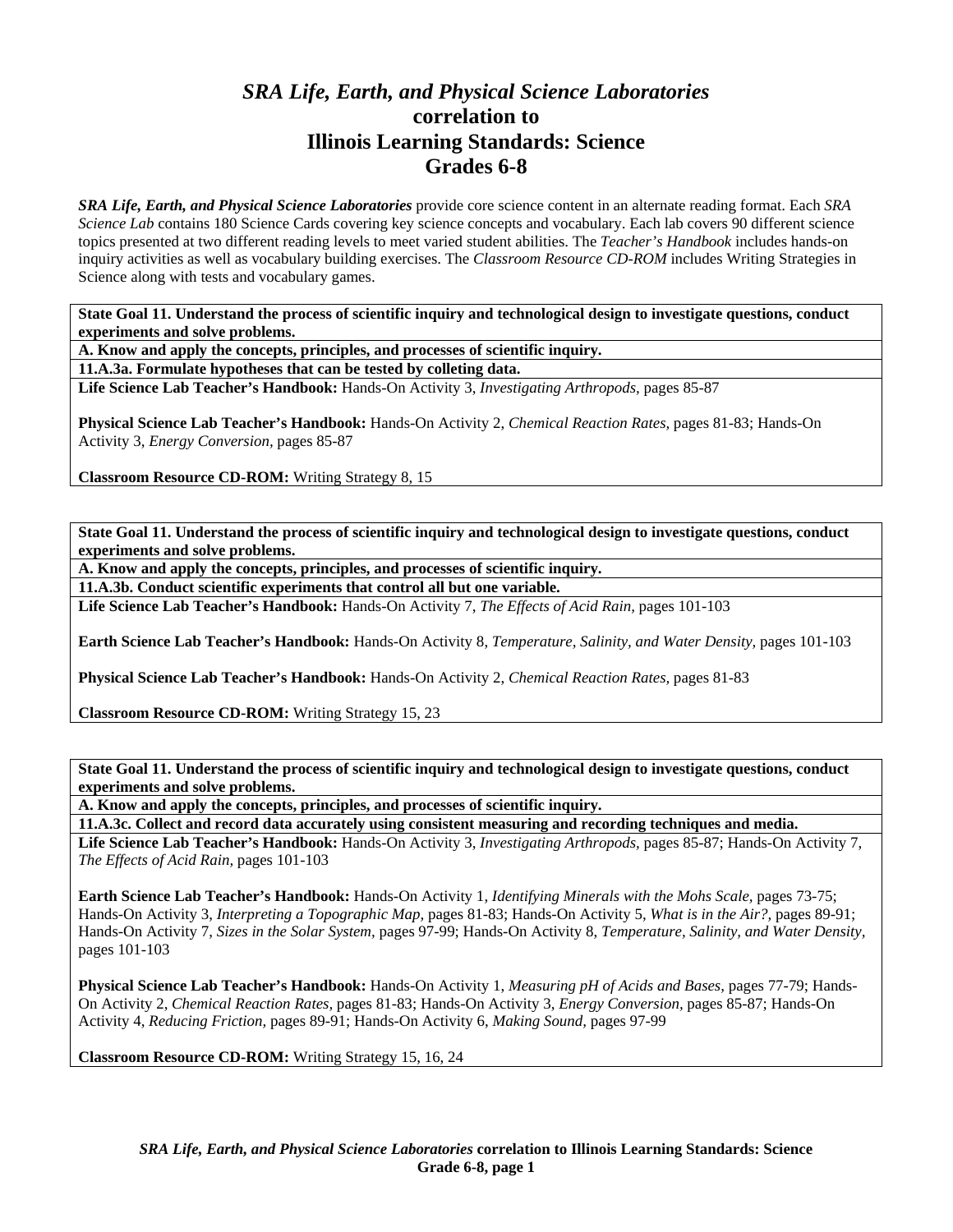**State Goal 11. Understand the process of scientific inquiry and technological design to investigate questions, conduct experiments and solve problems.** 

**A. Know and apply the concepts, principles, and processes of scientific inquiry.** 

**11.A.3d. Explain the existence of unexpected results in a data set.** 

**Life Science Lab Teacher's Handbook:** Hands-On Activity 3, *Investigating Arthropods,* pages 85-87; Hands-On Activity 7, *The Effects of Acid Rain,* pages 101-103

**Earth Science Lab Teacher's Handbook:** Hands-On Activity 1, *Identifying Minerals with the Mohs Scale,* pages 73-75; Hands-On Activity 3, *Interpreting a Topographic Map,* pages 81-83; Hands-On Activity 5, *What is in the Air?,* pages 89-91; Hands-On Activity 7, *Sizes in the Solar System,* pages 97-99; Hands-On Activity 8, *Temperature, Salinity, and Water Density,* pages 101-103

**Physical Science Lab Teacher's Handbook:** Hands-On Activity 1, *Measuring pH of Acids and Bases,* pages 77-79; Hands-On Activity 2, *Chemical Reaction Rates,* pages 81-83; Hands-On Activity 3, *Energy Conversion,* pages 85-87; Hands-On Activity 4, *Reducing Friction,* pages 89-91; Hands-On Activity 6, *Making Sound,* pages 97-99

**Classroom Resource CD-ROM:** Writing Strategy 15, 22

**State Goal 11. Understand the process of scientific inquiry and technological design to investigate questions, conduct experiments and solve problems.** 

**A. Know and apply the concepts, principles, and processes of scientific inquiry.** 

**11.A.3e. Use data manipulation tools and quantitative (e.g., mean, mode, simple equations) and representational methods (e.g., simulations, image processing) to analyze measurements.** 

**Life Science Lab Teacher's Handbook:** Hands-On Activity 2, *Culturing Bacteria,* pages 81-83; Hands-On Activity 4, *Your Cardiovascular System,* pages 89-91; Hands-On Activity 6, *How Much Does Energy Cost?,* pages 97-99

**Earth Science Lab Teacher's Handbook:** Hands-On Activity 3, *Interpreting a Topographic Map,* pages 81-83

**Physical Science Lab Teacher's Handbook:** Hands-On Activity 3, *Energy Conversion,* pages 85-87

**State Goal 11. Understand the process of scientific inquiry and technological design to investigate questions, conduct experiments and solve problems.** 

**A. Know and apply the concepts, principles, and processes of scientific inquiry.** 

**11.A.3f. Interpret and represent results of analysis to produce findings.** 

**Life Science Lab Teacher's Handbook:** Hands-On Activity 3, *Investigating Arthropods,* pages 85-87; Hands-On Activity 7, *The Effects of Acid Rain,* pages 101-103

**Earth Science Lab Teacher's Handbook:** Hands-On Activity 1, *Identifying Minerals with the Mohs Scale,* pages 73-75; Hands-On Activity 3, *Interpreting a Topographic Map,* pages 81-83; Hands-On Activity 5, *What is in the Air?,* pages 89-91; Hands-On Activity 7, *Sizes in the Solar System,* pages 97-99; Hands-On Activity 8, *Temperature, Salinity, and Water Density,* pages 101-103

**Physical Science Lab Teacher's Handbook:** Hands-On Activity 1, *Measuring pH of Acids and Bases,* pages 77-79; Hands-On Activity 2, *Chemical Reaction Rates,* pages 81-83; Hands-On Activity 3, *Energy Conversion,* pages 85-87; Hands-On Activity 4, *Reducing Friction,* pages 89-91; Hands-On Activity 6, *Making Sound,* pages 97-99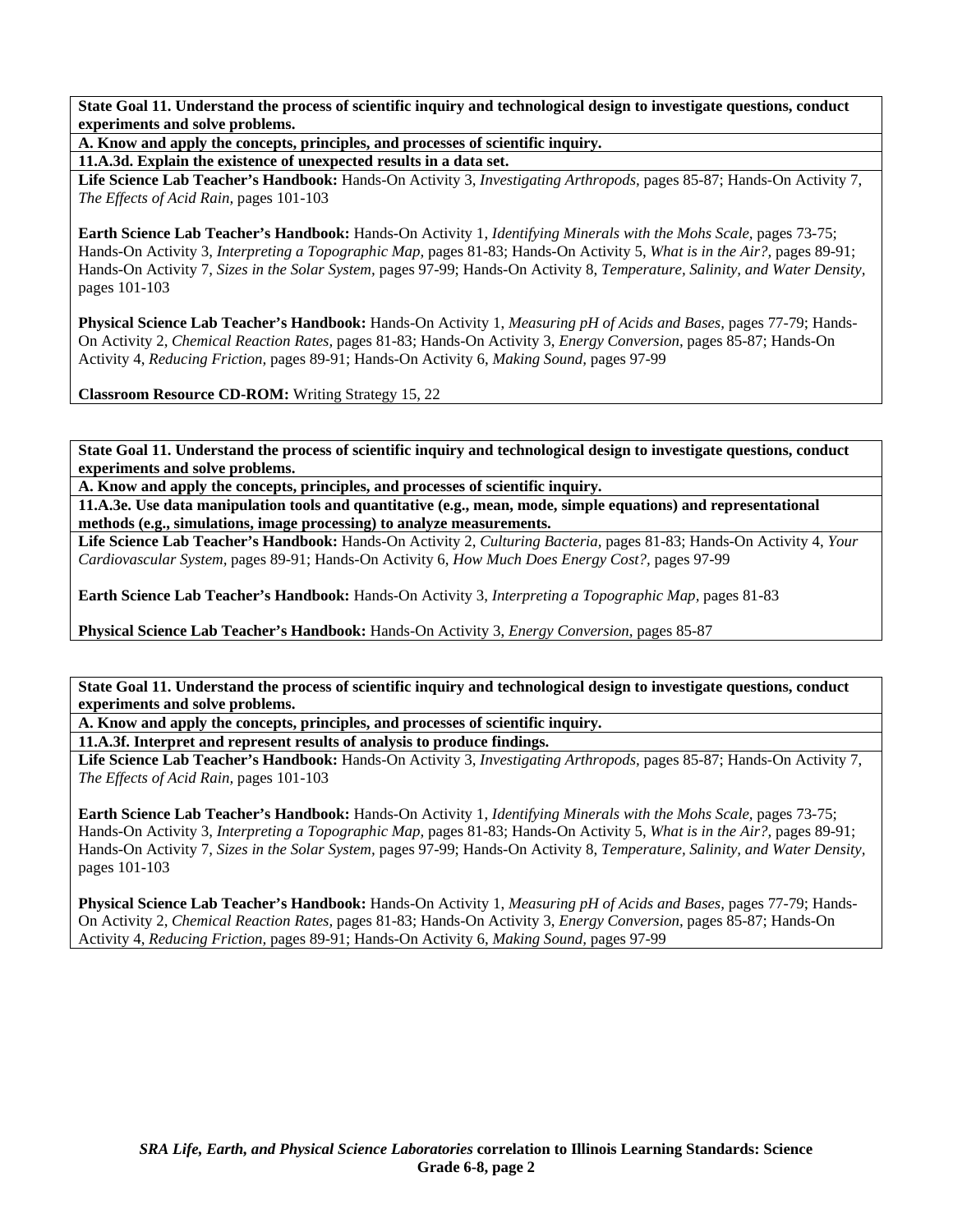**State Goal 11. Understand the process of scientific inquiry and technological design to investigate questions, conduct experiments and solve problems.** 

**A. Know and apply the concepts, principles, and processes of scientific inquiry.** 

**11.A.3g. Report and display the process and results of a scientific investigation.** 

**Life Science Lab Teacher's Handbook:** Hands-On Activity 1, *Examining Cells,* pages 77-79; Hands-On Activity 2, *Culturing Bacteria,* pages 81-83; Hands-On Activity 3, *Investigating Arthropods,* pages 85-87; Hands-On Activity 4, *Your Cardiovascular System,* pages 89-91; Hands-On Activity 5, *Making Fossils,* pages 93-95; Hands-On Activity 6, *How Much Does Energy Cost?,* pages 97-99; Hands-On Activity 7, *The Effects of Acid Rain,* pages 101-103

**Earth Science Lab Teacher's Handbook:** Hands-On Activity 1, *Identifying Minerals with the Mohs Scale,* pages 73-75; Hands-On Activity 2, *Plate Boundaries in Action,* pages 77-79; Hands-On Activity 3, *Interpreting a Topographic Map,* pages 81-83; Hands-On Activity 4, *Using Sound Waves,* pages 85-87; Hands-On Activity 5, *What is in the Air?,* pages 89-91; Hands-On Activity 6, *Modeling a Tornado,* pages 93-95; Hands-On Activity 7, *Sizes in the Solar System,* pages 97-99; Hands-On Activity 8, *Temperature, Salinity, and Water Density,* pages 101-103

**Physical Science Lab Teacher's Handbook:** Hands-On Activity 1, *Measuring pH of Acids and Bases,* pages 77-79; Hands-On Activity 2, *Chemical Reaction Rates,* pages 81-83; Hands-On Activity 3, *Energy Conversion,* pages 85-87; Hands-On Activity 4, *Reducing Friction,* pages 89-91; Hands-On Activity 5, *Making a Potato Battery,* pages 93-95; Hands-On Activity 6, *Making Sound,* pages 97-99

**State Goal 11. Understand the process of scientific inquiry and technological design to investigate questions, conduct experiments and solve problems.** 

**B. Know and apply the concepts, principles and processes of technological design.** 

**11.B.3a. Identify an actual design problem and establish criteria for determining the success of a solution.** 

**11.B.3b. Sketch, propose, and compare design solutions to the problem considering available materials, tools, cost effectiveness and safety.**

**11.B.3c. Select the most appropriate design and build a prototype or simulation.** 

**11.B.3d. Test the prototype using suitable materials, instruments and technology and record the data.** 

**11.B.3e. Evaluate the test results based on established criteria, note sources of error and recommend improvements.** 

**11.B.3f. Using available technology, report the relative success of the design based on the test results and criteria.** 

This concept is not covered at this level

**State Goal 12. Understand the fundamental concepts, principles and interconnections of the life, physical and earth/science sciences.** 

**A. Know and apply concepts that explain how living things function, adapt and change.** 

 **12.A.3a. Explain how cells function as "building blocks" of organisms and describe the requirements for cells to live.** 

**Life Science Lab, Level A: Cards 1, 5, 6, 7, 8, 9, 10** 

**Life Science Lab, Level B:** Cards 1, 5, 6, 7, 8, 9, 10

**Life Science Lab Teacher's Handbook:** Hands-On Activity 1, *Examining Cells,* pages 77-79

**State Goal 12. Understand the fundamental concepts, principles and interconnections of the life, physical and earth/science sciences.** 

**A. Know and apply concepts that explain how living things function, adapt and change.** 

 **12.A.3b. Compare characteristics of organisms produced from a single parent with those of organisms produced by two parents.** 

Life Science Lab, Level A: Cards 60, 61, 62, 63

Life Science Lab, Level B: Cards 60, 61, 62, 63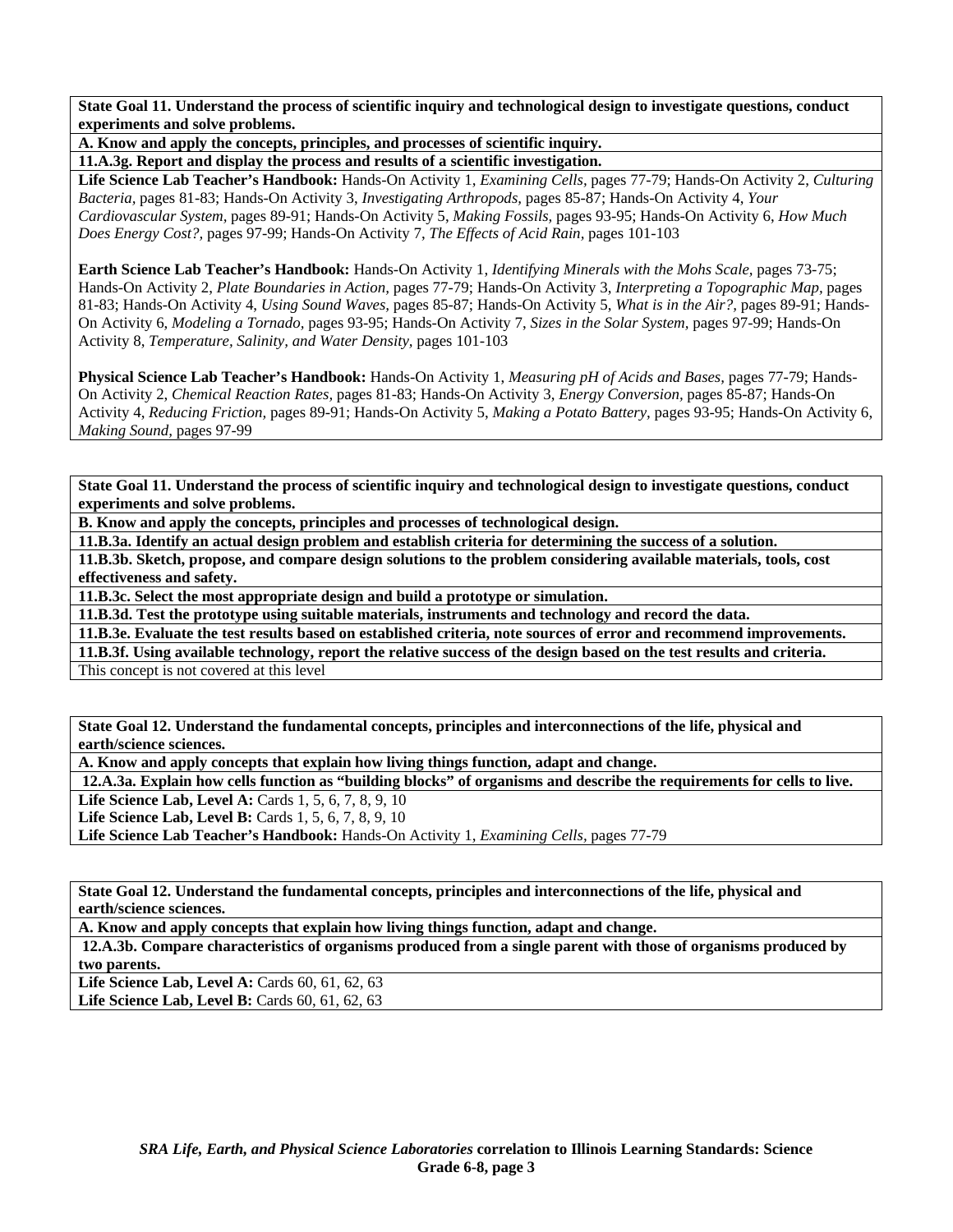**State Goal 12. Understand the fundamental concepts, principles and interconnections of the life, physical and earth/science sciences.** 

**A. Know and apply concepts that explain how living things function, adapt and change.** 

 **12.A.3c. Compare and contrast how different forms and structures reflect different function (e.g., similarities and differences among animals that fly, walk, or swim; structures of plant cells and animal cells).** 

Life Science Lab, Level A: Cards 6, 7, 25

Life Science Lab, Level B: Cards 6, 7, 25

**Life Science Lab Teacher's Handbook:** Hands-On Activity 1, *Examining Cells,* pages 77-79

**State Goal 12. Understand the fundamental concepts, principles and interconnections of the life, physical and earth/science sciences.** 

**B. Know and apply concepts that describe how living things interact with each other and with their environment. 12.B.3a. Identify and classify biotic and abiotic factors in an environment that affect population density, habitat and placement of organisms in an energy pyramid.** 

**Life Science Lab, Level A:** Cards 70, 72, 74, 75, 76, 77 **Life Science Lab, Level B:** Cards 70, 72, 74, 75, 76, 77

**State Goal 12. Understand the fundamental concepts, principles and interconnections of the life, physical and earth/science sciences.** 

**B. Know and apply concepts that describe how living things interact with each other and with their environment. 12.B.3b. Compare and assess features of organisms for their adaptive, competitive and survival potential (e.g., appendages, reproductive rates, camouflage, defensive structures).** 

Life Science Lab, Level A: Cards 23, 24, 41, 43, 73, 86

**Life Science Lab, Level B:** Cards 23, 24, 41, 43, 73, 86

**Life Science Lab Teacher's Handbook:** Hands-On Activity 3, *Investigating Arthropods,* pages 85-87

**State Goal 12. Understand the fundamental concepts, principles and interconnections of the life, physical and earth/science sciences.** 

**C. Know and apply concepts that describe properties of matter and energy and the interactions between them.** 

**12.C.3a. Explain interactions of energy with matter including changes of state and conservation of mass and energy. Physical Science Lab, Level A: Cards 6, 8, 9, 12, 13, 27, 28, 29, 30, 37** 

**Physical Science Lab, Level B:** Cards 6, 8, 9, 12, 13, 27, 28, 29, 30, 37

**Physical Science Lab Teacher's Handbook:** Hands-On Activity 2, *Chemical Reaction Rates,* pages 81-83; Hands-On Activity 3, *Energy Conversion,* pages 85-87

**State Goal 12. Understand the fundamental concepts, principles and interconnections of the life, physical and earth/science sciences.** 

**C. Know and apply concepts that describe properties of matter and energy and the interactions between them. 12.C.3b. Model and describe the chemical and physical characteristics of matter (e.g., atoms, molecules, elements, compounds, mixtures).** 

**Physical Science Lab, Level A: Cards 1, 2, 3, 4, 5, 6, 7, 11, 12, 13 Physical Science Lab, Level B:** Cards 1, 2, 3, 4, 5, 6, 7, 11, 12, 13

**Physical Science Lab Teacher's Handbook:** Hands-On Activity 3, *Energy Conversion,* pages 85-87

**State Goal 12. Understand the fundamental concepts, principles and interconnections of the life, physical and earth/science sciences.** 

**D. Know and apply concepts that describe force and motion and the principles that explain them.** 

**12.D.3a. Explain and demonstrate how forces affect motion (e.g., action/reaction, equilibrium conditions, free-falling objects).** 

**Physical Science Lab, Level A:** Cards 54, 55, 56, 57, 58, 59

**Physical Science Lab, Level B:** Cards 54, 55, 56, 57, 58, 59

**Physical Science Lab Teacher's Handbook:** Hands-On Activity 4, *Reducing Friction,* pages 89-91

*SRA Life, Earth, and Physical Science Laboratories* **correlation to Illinois Learning Standards: Science**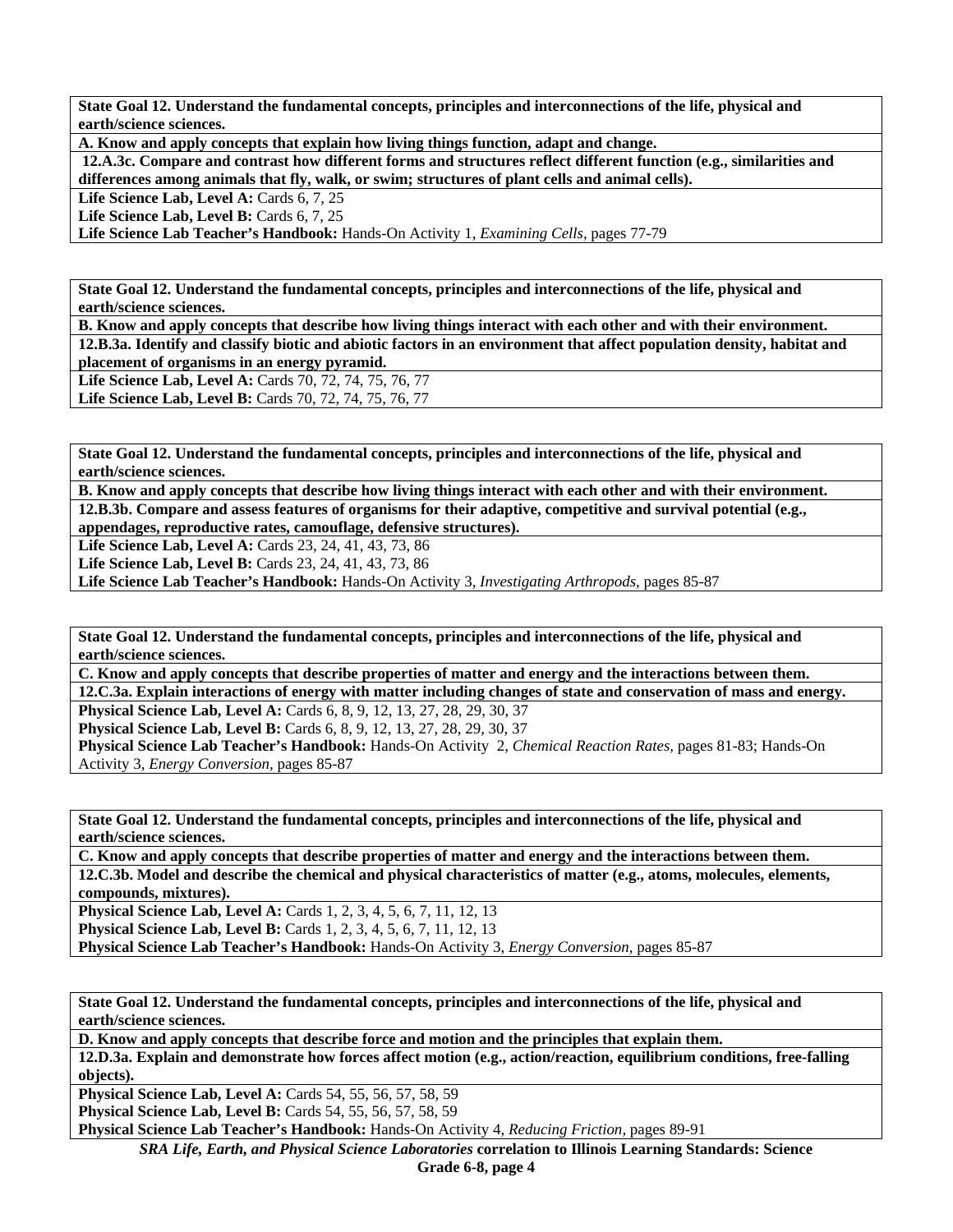**State Goal 12. Understand the fundamental concepts, principles and interconnections of the life, physical and earth/science sciences.** 

**D. Know and apply concepts that describe force and motion and the principles that explain them.** 

**12.D.3b. Explain the factors that affect the gravitational forces on objects (e.g., changes in mass, distance).** 

Physical Science Lab, Level A: Cards 57, 59

Physical Science Lab, Level B: Cards 57, 59

**State Goal 12. Understand the fundamental concepts, principles and interconnections of the life, physical and earth/science sciences.** 

**E. Know and apply concepts that describe the features and processes of the Earth and its resources.** 

**12.E.3a. Analyze and explain large-scale dynamic forces, events, and processes that affect the Earth's land, water and atmospheric systems (e.g., jetstream, hurricanes, plate tectonics).** 

**Earth Science Lab, Level A:** Cards 10, 11, 12, 13, 14, 15, 16, 17, 22, 24, 25, 26, 27, 28, 37, 38, 39, 40, 41, 42, 52, 53, 54, 56, 57, 58, 59, 60, 61, 86, 88

**Earth Science Lab, Level B:** Cards 10, 11, 12, 13, 14, 15, 16, 17, 22, 24, 25, 26, 27, 28, 37, 38, 39, 40, 41, 42, 52, 53, 54, 56, 57, 58, 59, 60, 61, 86, 88

**Earth Science Lab Teacher's Handbook:** Hands-On Activity 2, *Plate Boundaries in Action,* pages 77-79; Hands-On Activity 5, *What is in the Air?,* pages 89-91; Hands-On Activity 6, *Modeling a Tornado,* pages 93-95; Hands-On Activity 7, *Sizes in the Solar System,* pages 97-99

**State Goal 12. Understand the fundamental concepts, principles and interconnections of the life, physical and earth/science sciences.** 

**E. Know and apply concepts that describe the features and processes of the Earth and its resources.** 

**12.E.3b. Describe interactions between solid earth, oceans, atmosphere and organisms that have resulted in ongoing changes of Earth (e.g., erosion, El Niño).** 

Life Science Lab, Level A: Cards 86, 87, 88, 89, 90

**Life Science Lab, Level B: Cards 86, 87, 88, 89, 90** 

**Life Science Lab Teacher's Handbook:** Hands-On Activity 7, *The Effects of Acid Rain,* pages 101-103

**Earth Science Lab, Level A:** Cards 15, 17, 22, 24, 25, 26, 27, 28, 37, 42, 52, 53, 54, 59, 60, 61, 86 **Earth Science Lab, Level B:** Cards 15, 17, 22, 24, 25, 26, 27, 28, 37, 42, 52, 53, 54, 59, 60, 61, 86 **Earth Science Lab Teacher's Handbook:** Hands-On Activity 5, *What is in the Air?,* pages 89-91

**State Goal 12. Understand the fundamental concepts, principles and interconnections of the life, physical and earth/science sciences.** 

**E. Know and apply concepts that describe the features and processes of the Earth and its resources.** 

**12.E.3c. Evaluate the biodegradability of renewable and nonrenewable natural resources.** 

Life Science Lab, Level A: Cards 84, 87, 88, 89, 90

**Life Science Lab, Level B: Cards 84, 87, 88, 89, 90** 

**Life Science Lab Teacher's Handbook:** Hands-On Activity 7, *The Effects of Acid Rain,* pages 101-103

**Earth Science Lab, Level A: Cards 35, 37, 42, 59, 60, 61 Earth Science Lab, Level B:** Cards 35, 37, 42, 59, 60, 61

**Earth Science Lab Teacher's Handbook:** Hands-On Activity 5, *What is in the Air?,* pages 89-91

**Physical Science Lab, Level A: Cards 34, 46, 47, 49 Physical Science Lab, Level B: Cards 34, 46, 47, 49**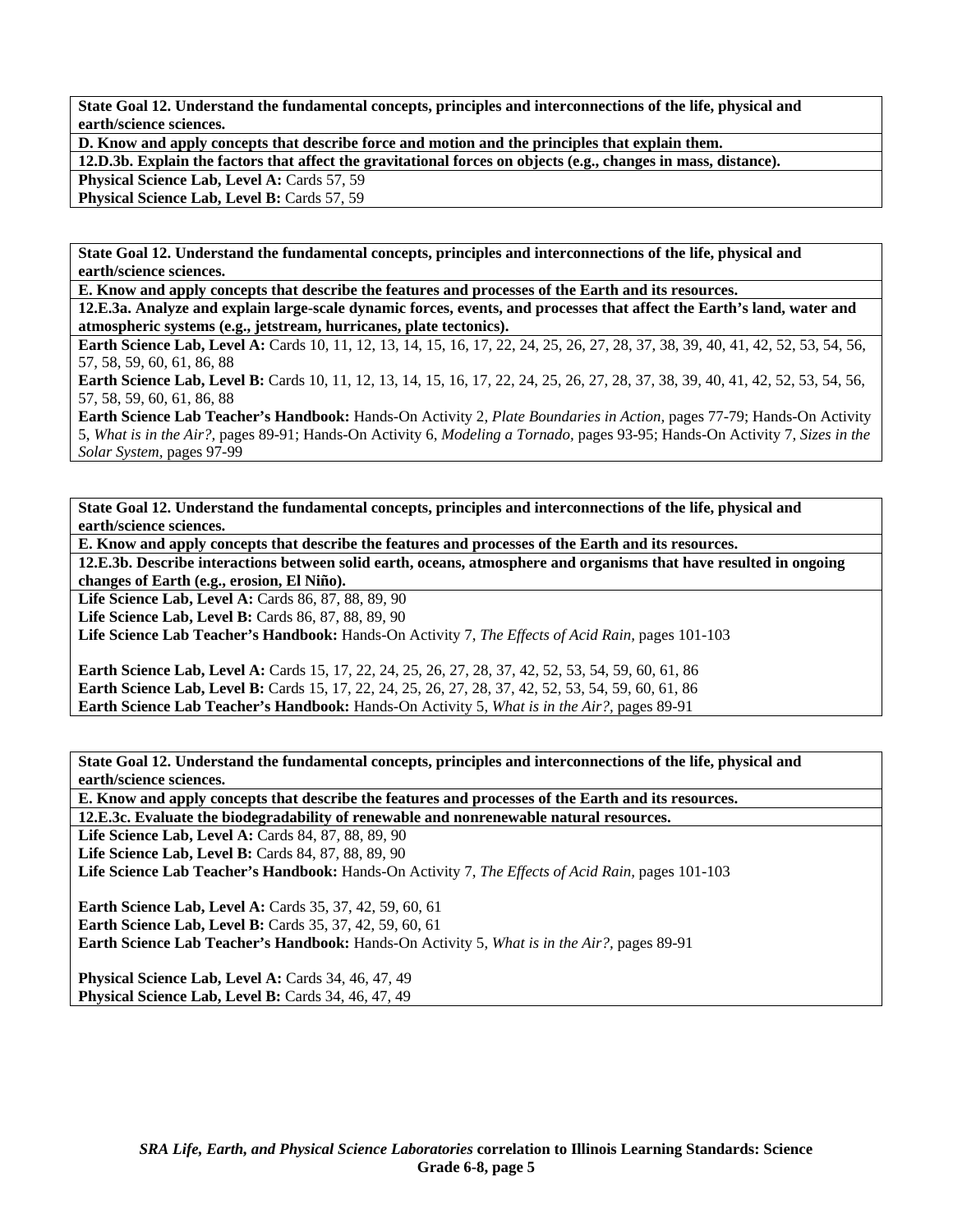**State Goal 12. Understand the fundamental concepts, principles and interconnections of the life, physical and earth/science sciences.** 

| F. Know and apply concepts that explain the composition and structure of the universe and Earth's place in it.         |
|------------------------------------------------------------------------------------------------------------------------|
| 12.F.3a. Simulate, analyze and explain the effects of gravitational force in the solar system (e.g., orbital shape and |
| speed, tides, spherical shape of the planets and moons).                                                               |
| <b>Earth Science Lab, Level A: Cards 62, 66, 68, 69, 71, 90</b>                                                        |
| <b>Earth Science Lab, Level B:</b> Cards 62, 66, 68, 69, 71, 90                                                        |
|                                                                                                                        |
| <b>Physical Science Lab, Level A: Cards 48, 57, 59</b>                                                                 |
| <b>Physical Science Lab. Level B: Cards 48, 57, 59</b>                                                                 |

**State Goal 12. Understand the fundamental concepts, principles and interconnections of the life, physical and earth/science sciences.** 

**F. Know and apply concepts that explain the composition and structure of the universe and Earth's place in it. 12.F.3b. Describe the organization and physical characteristics of the solar system (e.g., sun, planets, satellites, asteroids, comets).** 

**Earth Science Lab, Level A: Cards 62, 63, 67, 68, 69, 70, 71, 72, 73, 74** 

**Earth Science Lab, Level B:** Cards 62, 63, 67, 68, 69, 70, 71, 72, 73, 74

**Earth Science Lab Teacher's Handbook:** Hands-On Activity 7, *Sizes in the Solar System,* pages 97-99

**State Goal 12. Understand the fundamental concepts, principles and interconnections of the life, physical and earth/science sciences.** 

**F. Know and apply concepts that explain the composition and structure of the universe and Earth's place in it. 12.F.3c. Compare and contrast the sun as a star with other objects in the Milky Way Galaxy (e.g., nebulae, dust clouds, stars, black holes).** 

**Earth Science Lab, Level A: Cards 67, 75, 76 Earth Science Lab, Level B: Cards 67, 75, 76** 

**State Goal 13: Understand the relationships among science, technology and society in historical and contemporary contexts.** 

**A. Know and apply the accepted practices of science.** 

**13.A.3a. Identify and reduce potential hazards in science activities (e.g., ventilation, handling chemicals).** 

**Life Science Lab Teacher's Handbook:** Hands-On Activity 1, *Examining Cells,* pages 77-79; Hands-On Activity 2, *Culturing Bacteria,* pages 81-83; Hands-On Activity 3, *Investigating Arthropods,* pages 85-87; Hands-On Activity 4, *Your Cardiovascular System,* pages 89-91; Hands-On Activity 5, *Making Fossils,* pages 93-95; Hands-On Activity 6, *How Much Does Energy Cost?,* pages 97-99; Hands-On Activity 7, *The Effects of Acid Rain,* pages 101-103

**Earth Science Lab Teacher's Handbook:** Hands-On Activity 1, *Identifying Minerals with the Mohs Scale,* pages 73-75; Hands-On Activity 2, *Plate Boundaries in Action,* pages 77-79; Hands-On Activity 3, *Interpreting a Topographic Map,* pages 81-83; Hands-On Activity 4, *Using Sound Waves,* pages 85-87; Hands-On Activity 5, *What is in the Air?,* pages 89-91; Hands-On Activity 6, *Modeling a Tornado,* pages 93-95; Hands-On Activity 7, *Sizes in the Solar System,* pages 97-99; Hands-On Activity 8, *Temperature, Salinity, and Water Density,* pages 101-103

**Physical Science Lab Teacher's Handbook:** Hands-On Activity 1, *Measuring pH of Acids and Bases,* pages 77-79; Hands-On Activity 2, *Chemical Reaction Rates,* pages 81-83; Hands-On Activity 3, *Energy Conversion,* pages 85-87; Hands-On Activity 4, *Reducing Friction,* pages 89-91; Hands-On Activity 5, *Making a Potato Battery,* pages 93-95; Hands-On Activity 6, *Making Sound,* pages 97-99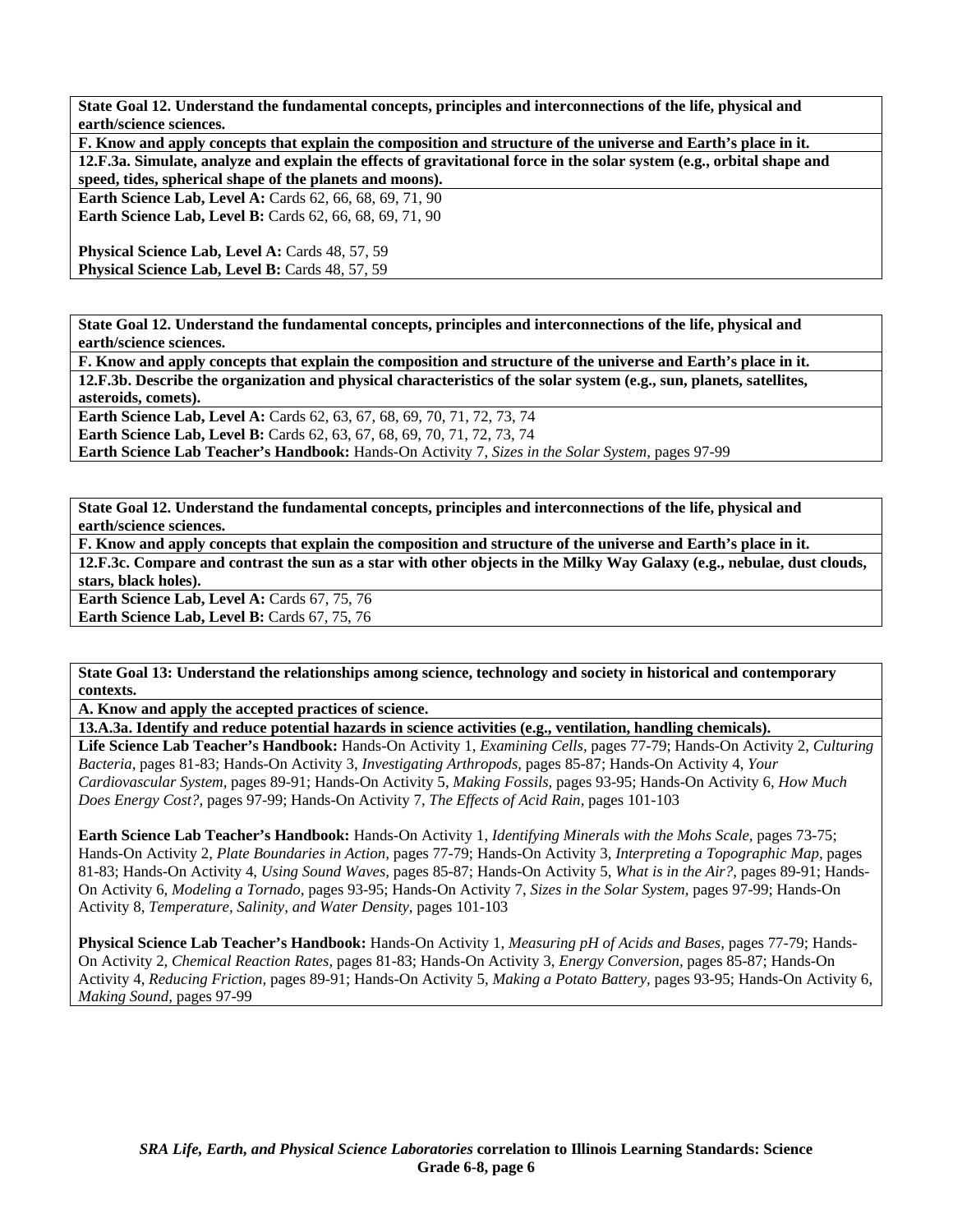**State Goal 13: Understand the relationships among science, technology and society in historical and contemporary contexts.** 

**A. Know and apply the accepted practices of science.** 

**13.A.3b. Analyze historical and contemporary cases in which the work of science has been affected by both valid and biased scientific practices.** 

Life Science Lab, Level A: Cards 5, 46, 49, 64, 69, 83, 87, 88, 89, 90 **Life Science Lab, Level B:** Cards 5, 46, 49, 64, 69, 83, 87, 88, 89, 90

**Earth Science Lab, Level A:** Cards 10, 16, 20, 31, 37, 68, 70, 72, 78, 79, 80, 81 **Earth Science Lab, Level B:** Cards 10, 16, 20, 31, 37, 68, 70, 72, 78, 79, 80, 81

**Physical Science Lab, Level A: Cards 3, 17, 33, 55, 81, 84, 90 Physical Science Lab, Level B:** Cards 3, 17, 33, 55, 81, 84, 90

**State Goal 13: Understand the relationships among science, technology and society in historical and contemporary contexts.** 

**A. Know and apply the accepted practices of science.** 

**13.A.3c. Explain what is similar and different about observational and experimental investigations.** 

**Life Science Lab Teacher's Handbook:** Hands-On Activity 1, *Examining Cells,* pages 77-79; Hands-On Activity 2, *Culturing Bacteria,* pages 81-83; Hands-On Activity 3, *Investigating Arthropods,* pages 85-87; Hands-On Activity 4, *Your Cardiovascular System,* pages 89-91; Hands-On Activity 5, *Making Fossils,* pages 93-95; Hands-On Activity 6, *How Much Does Energy Cost?,* pages 97-99; Hands-On Activity 7, *The Effects of Acid Rain,* pages 101-103

**Earth Science Lab Teacher's Handbook:** Hands-On Activity 1, *Identifying Minerals with the Mohs Scale,* pages 73-75; Hands-On Activity 2, *Plate Boundaries in Action,* pages 77-79; Hands-On Activity 3, *Interpreting a Topographic Map,* pages 81-83; Hands-On Activity 4, *Using Sound Waves,* pages 85-87; Hands-On Activity 5, *What is in the Air?,* pages 89-91; Hands-On Activity 6, *Modeling a Tornado,* pages 93-95; Hands-On Activity 7, *Sizes in the Solar System,* pages 97-99; Hands-On Activity 8, *Temperature, Salinity, and Water Density,* pages 101-103

**Physical Science Lab Teacher's Handbook:** Hands-On Activity 1, *Measuring pH of Acids and Bases,* pages 77-79; Hands-On Activity 2, *Chemical Reaction Rates,* pages 81-83; Hands-On Activity 3, *Energy Conversion,* pages 85-87; Hands-On Activity 4, *Reducing Friction,* pages 89-91; Hands-On Activity 5, *Making a Potato Battery,* pages 93-95; Hands-On Activity 6, *Making Sound,* pages 97-99

**State Goal 13: Understand the relationships among science, technology and society in historical and contemporary contexts.** 

**B. Know and apply concepts that describe the interaction between science, technology and society. 13.B.3a. Explain and identify ways that scientific knowledge and economics drive technological development. Earth Science Lab, Level A: Cards 20, 51, 79, 80, 81** 

**Earth Science Lab, Level B: Cards 20, 51, 79, 80, 81** 

**Physical Science Lab, Level A: Cards 35, 46, 47, 48, 49, 76, 81, 84, 90 Physical Science Lab, Level B:** Cards 35, 46, 47, 48, 49, 76, 81, 84, 90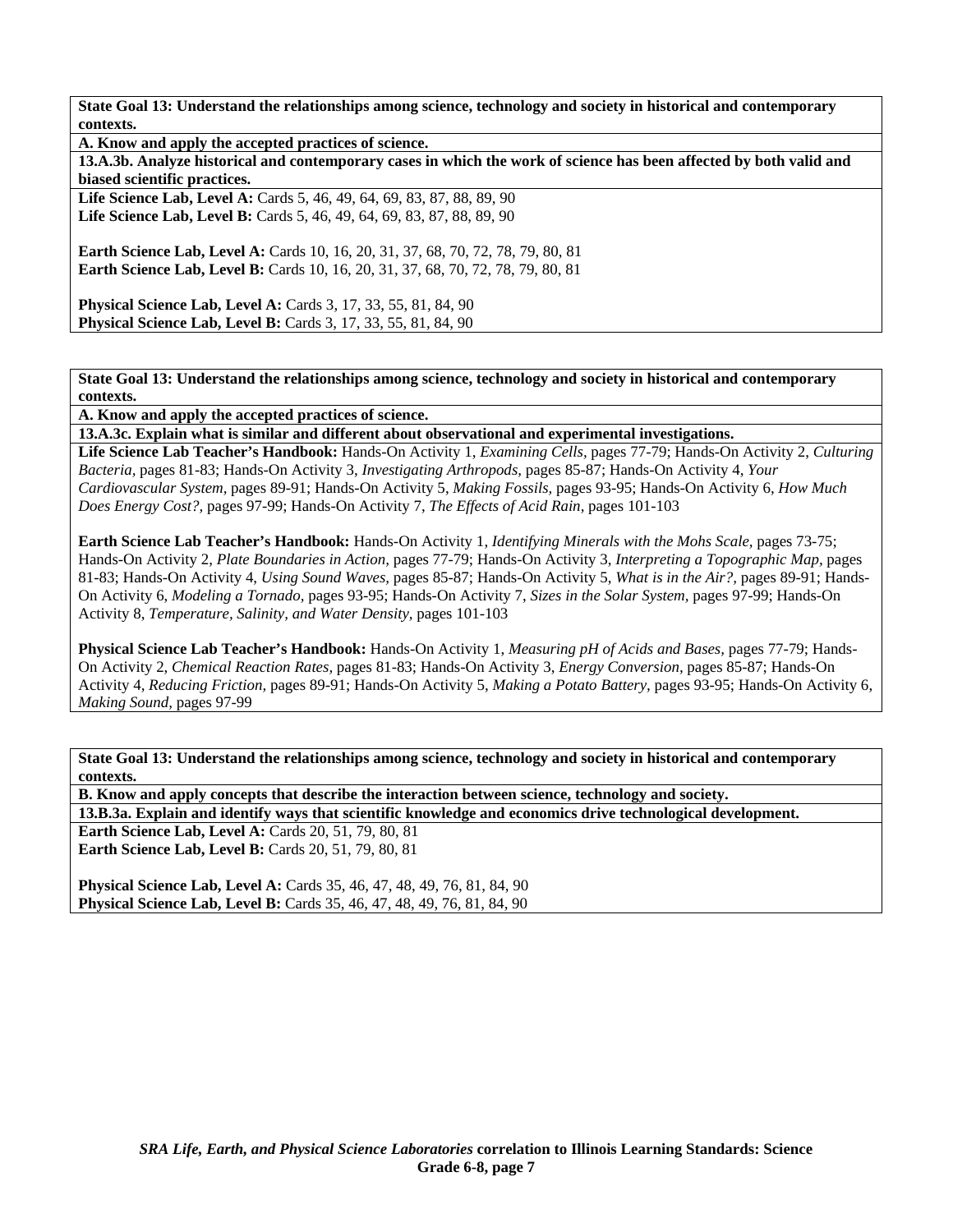**State Goal 13: Understand the relationships among science, technology and society in historical and contemporary contexts.** 

| B. Know and apply concepts that describe the interaction between science, technology and society.                 |
|-------------------------------------------------------------------------------------------------------------------|
| 13.B.3b. Identify important contributions to science and technology that have been made by individuals and groups |
| from various cultures.                                                                                            |
| Life Science Lab, Level A: Cards $2, 5, 46, 59$                                                                   |
| Life Science Lab, Level B: Cards $2, 5, 46, 59$                                                                   |
|                                                                                                                   |
| <b>Earth Science Lab, Level A: Cards 10, 68, 72, 78</b>                                                           |
| <b>Earth Science Lab, Level B:</b> Cards 10, 68, 72, 78                                                           |
|                                                                                                                   |
| Physical Science Lab, Level A: Cards 3, 7, 17, 55                                                                 |
| <b>Physical Science Lab, Level B:</b> Cards 3, 7, 17, 55                                                          |
|                                                                                                                   |
|                                                                                                                   |

**State Goal 13: Understand the relationships among science, technology and society in historical and contemporary contexts.** 

**B. Know and apply concepts that describe the interaction between science, technology and society.** 

**13.B.3c. Describe how occupations use scientific and technological knowledge and skills.** 

Life Science Lab, Level A: Cards 46, 69 Life Science Lab, Level B: Cards 46, 69

**Earth Science Lab, Level A: Cards 34, 51, 79 Earth Science Lab, Level B: Cards 34, 51, 79** 

**Physical Science Lab, Level A: Cards 81, 84 Physical Science Lab, Level B: Cards 81, 84** 

**State Goal 13: Understand the relationships among science, technology and society in historical and contemporary contexts.** 

**B. Know and apply concepts that describe the interaction between science, technology and society. 13.B.3d. Analyze the interaction of resource acquisition, technological development and ecosystem impact (e.g., diamond, coal or gold mining; deforestation).** 

**Life Science Lab, Level A:** Cards 84, 85, 86, 87, 88, 89, 90 **Life Science Lab, Level B:** Cards 84, 85, 86, 87, 88, 89, 90 **Life Science Lab Teacher's Handbook:** Hands-On Activity 7, *The Effects of Acid Rain,* pages 101-103

**Earth Science Lab, Level A:** Cards 37, 42, 59, 60, 61, 85, 86 **Earth Science Lab, Level B:** Cards 37, 42, 59, 60, 61, 85, 86 **Earth Science Lab Teacher's Handbook:** Hands-On Activity 5, *What is in the Air?,* pages 89-91

**State Goal 13: Understand the relationships among science, technology and society in historical and contemporary contexts.** 

**B. Know and apply concepts that describe the interaction between science, technology and society.** 

**13.B.3e. Identify advantages and disadvantages of natural resource conservation and management programs.** 

**Life Science Lab, Level A:** Cards 84, 85, 86, 87, 88, 89, 90 **Life Science Lab, Level B:** Cards 84, 85, 86, 87, 88, 89, 90

**Life Science Lab Teacher's Handbook:** Hands-On Activity 7, *The Effects of Acid Rain,* pages 101-103

**Earth Science Lab, Level A:** Cards 35, 37, 42, 59, 60, 61, 85, 86, 90 **Earth Science Lab, Level B:** Cards 35, 37, 42, 59, 60, 61, 85, 86, 90 **Earth Science Lab Teacher's Handbook:** Hands-On Activity 5, *What is in the Air?,* pages 89-91

**Physical Science Lab, Level A:** Cards 46, 47, 48, 49 Physical Science Lab, Level B: Cards 46, 47, 48, 49